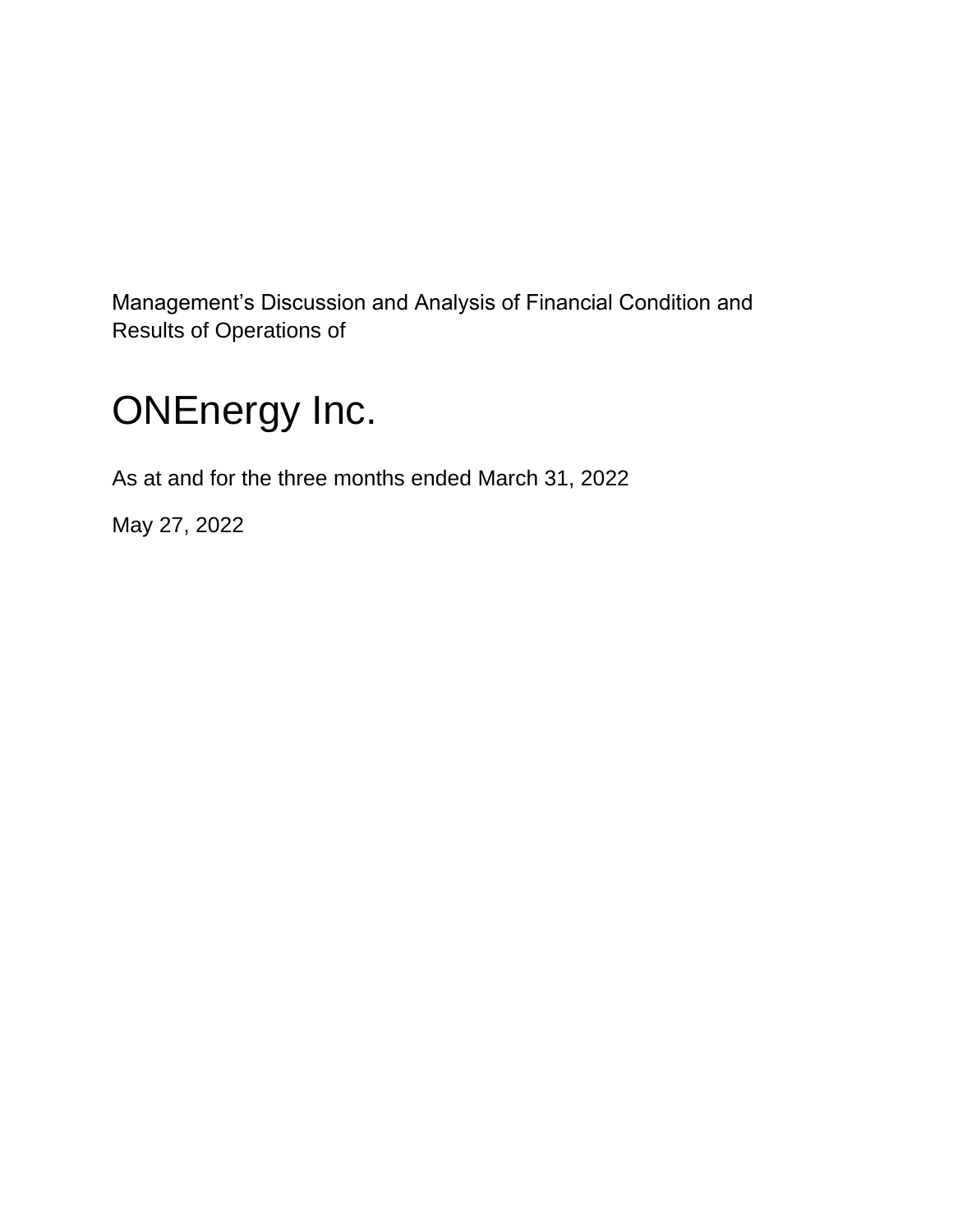# **ONEnergy Inc.**

# **MANAGEMENT'S DISCUSSION AND ANALYSIS**

**of the Financial Condition and Results of Operations**

(In thousands of Canadian dollars, except per share amounts)

As at and for the three months ended March 31, 2022

# **May 27, 2022**

# **1. CAUTION REGARDING FORWARD-LOOKING STATEMENTS**

This management's discussion and analysis of financial condition and results of operations ("MD&A") includes forward-looking statements and information concerning expected future events, the future performance of ONEnergy Inc. ("ONEnergy" or the "Company"), its operations, and its financial performance and condition. These forward-looking statements and information include, among others, statements with respect to our objectives and strategies to achieve those objectives, as well as statements with respect to our beliefs, plans, expectations, anticipations, estimates, and intentions. When used in this MD&A, the words "believe", "anticipate", "may", "should", "intend", "estimate", "expect", "project", and similar expressions are intended to identify forward-looking statements, although not all forward-looking statements contain such words. These forward-looking statements and information are based on current expectations.

The Company cautions that all forward-looking statements and information are inherently uncertain and actual future results, conditions, actions, or events may differ materially from the targets, assumptions, estimates, or expectations reflected or contained in the forward-looking statements and information, and that actual future results, conditions, actions, events, or performance will be affected by a number of factors including economic conditions and competitive factors, many of which are beyond the Company's control. New risks and uncertainties arise from time to time, and it is impossible for the Company to predict these events or the effect that they may have on the Company.

Certain statements in this MD&A, other than statements of historical fact, may include forward-looking information that involves various risks and uncertainties. This may include, without limitation, statements based on current expectations involving a number of risks and uncertainties. These risks and uncertainties include, but are not restricted to: (i) tax-related matters, (ii) human resources developments including competition for, and the availability of, qualified employees and contractors, (iii) business integrations and internal reorganizations, (iv) business process risks including the use of, and reliance on, external vendors and contractors, (v) the outcome of litigation and legal matters, (vi) any prospective acquisitions or divestitures, (vii) other risk factors related to the Company's historic business, (viii) risk factors related to the Company's future operations, and (ix) changes to and compliance with applicable laws and regulations. For a more detailed discussion of factors that may affect actual results or cause actual results to differ materially from any conclusion, forecast or projection in these forwardlooking statements and information, see *Section 5 Corporate Strategy* and *Section 15 Operating Risks and Uncertainties*.

Therefore, future events and results may vary significantly from what the Company currently foresees. Readers are cautioned that the forward-looking statements and information made by the Company in this MD&A are stated as of the date of this MD&A, are subject to change after that date, are provided for the purposes of this MD&A and may not be appropriate for other purposes. We are under no obligation to update or alter the forward-looking statements whether as a result of new information, future events, or otherwise, except as required by National Instrument 51-102, and we expressly disclaim any other such obligation.

*All financial information in this MD&A is expressed in thousands of Canadian dollars, unless otherwise noted. All references to the "Company" or "ONEnergy" refer to ONEnergy Inc., including its predecessor and successor companies, and its consolidated subsidiaries, unless the context requires otherwise. All information is as at May 27, 2022, unless otherwise indicated. Certain totals, subtotals and percentages may not reconcile due to rounding.*

# **2. INTRODUCTION**

The information provided in this MD&A is intended to help the reader understand ONEnergy's operations, financial performance and present and future business environment. This MD&A is supplementary to, and should be read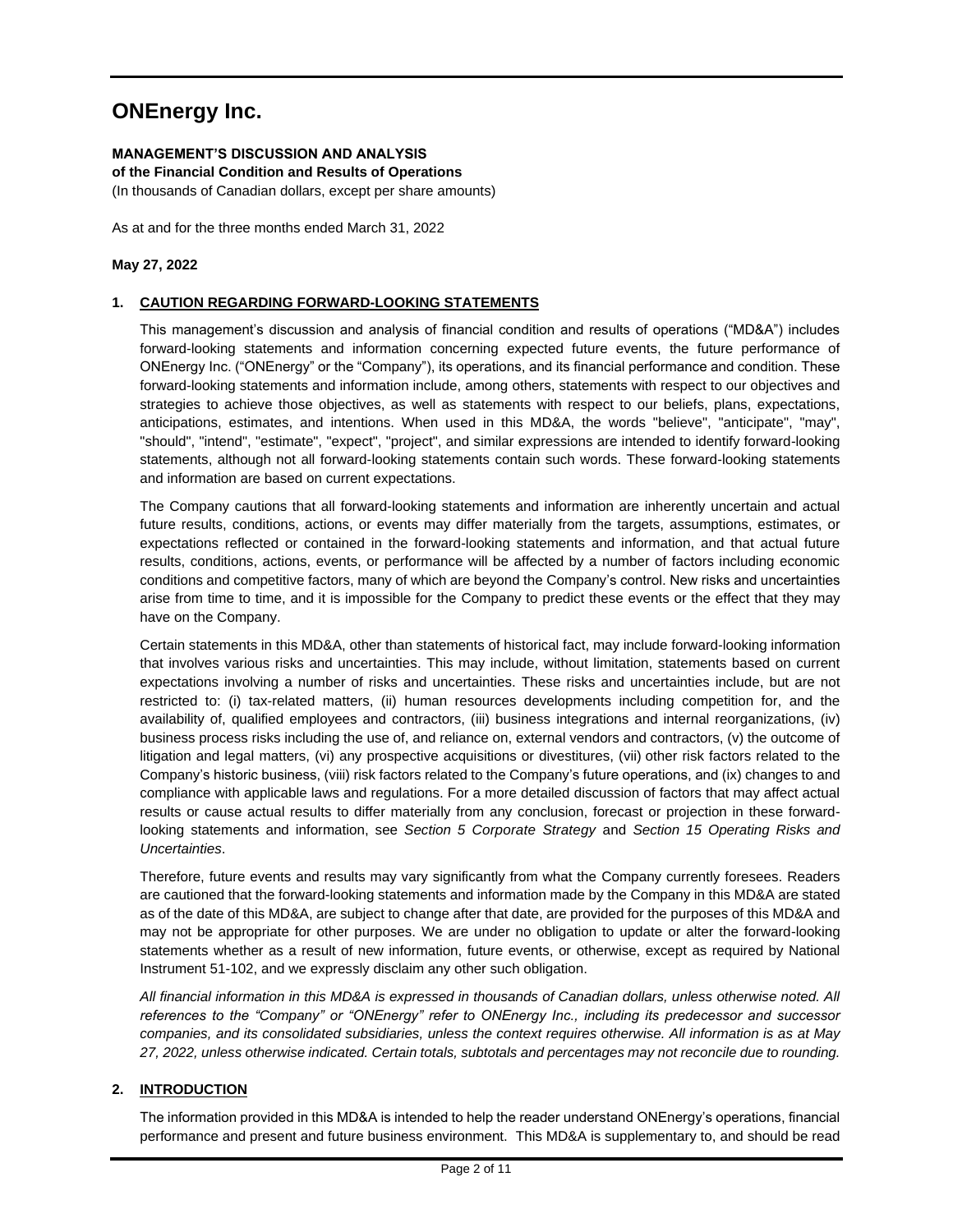in conjunction with the unaudited interim condensed consolidated financial statements for the three months ended March 31, 2022. The following MD&A, dated May 27, 2022, has been prepared with all information available up to and including May 27, 2022. ONEnergy's unaudited interim condensed consolidated financial statements and other disclosure documents are available on www.sedar.com and on ONEnergy's website at www.onenergyinc.com.

The unaudited interim condensed consolidated financial statements of ONEnergy are prepared in accordance with International Accounting Standard 34, *Interim Financial Reporting* ("IAS 34"), as issued by the International Accounting Standards Board ("IASB"). The audited consolidated financial statements for the year ended December 31, 2021 of ONEnergy have been prepared in accordance with International Financial Reporting Standards ("IFRS"). The unaudited interim condensed consolidated financial statements and audited consolidated financial statements of ONEnergy are presented in thousands of Canadian dollars.

# **3. THE COMPANY**

ONEnergy is a corporation continued under the *Business Corporations Act* (Ontario). The names "ONEnergy" and the "Company" all refer to the same legal entity and the use of each are dependent upon the context of the topic covered in this MD&A.

ONEnergy is a Canadian publicly listed company trading on the NEX Board ("NEX") of the TSX Venture Exchange (the "Exchange"), under the symbol OEG.H. ONEnergy's head office is located in Toronto, Ontario, Canada.

The Company is comprised of ONEnergy, and its wholly-owned subsidiaries including:

- (a) Sunwave Gas & Power Inc. ("Gas & Power");
- (b) 0867893 B.C. Ltd. ("PVL");
- (c) ONEnergy USA Holdings Inc.;
- (d) 2594834 Ontario Inc.; and
- (e) 10927040 Canada Inc.

In this MD&A, the terms "we", "us", "our", and "Company" refer to ONEnergy, Gas & Power and PVL.

## **4. SIGNIFICANT EVENTS**

#### **(a) Gas & Power bankruptcy**

On February 23, 2022, Gas & Power filed an assignment into bankruptcy pursuant to the Bankruptcy and Insolvency Act ("BIA"). A. Farber & Partners Inc. ("Farber") was appointed trustee of the bankruptcy estate. On March 15, 2022, Farber held the first meeting of creditors and indicated the nominal assets in the bankruptcy estate would be applied against trustee fees leaving no amounts available for distribution to the creditors. There were no dissenting creditors at the meeting. Accordingly, during the first quarter 2022, Gas & Power recognized a net gain of \$209 on the derecognition of its assets and liabilities, except for the note payable (the "C Wave Note") due to C Wave Power & Gas Inc. ("C Wave"). The C Wave Note was issued by Gas & Power on the sale of the U.S. Gas & Power business to C Wave in 2019. The C Wave note is unsecured, bears interest at a rate equal to the Applicable Federal Rate, which was 2.72% per annum, matured on January 14, 2020 and is now due on demand. The Applicable Federal Rate is the Internal Revenue Service published rate under the Internal Revenue Code of the United States.

On March 2, 2022, C Wave filed a Motion for Summary Judgment in Lieu of Complaint (the "Motion") with the Supreme Court of the State of New York (the "NY Court") against Gas & Power and ONEnergy (collectively the "Defendants"). The Motion seeks a summary judgment against the Defendants for US\$747, being the principal and interest outstanding as of December 31, 2021, plus additional interest and reasonable costs until the judgment is paid. On April 22, 2022, Gas & Power filed a petition under chapter 15 of title 11 of the United States Code to have the assignment into bankruptcy in Canada recognized in the U.S. On May 10, 2022, the Defendants responded to the Motion with a Cross-Motion seeking dismissal of the Motion against ONEnergy and an opposition of the Motion against Gas & Power. C Wave has until May 27, 2022 to respond to the Defendants' Cross-Motion and opposition.

## **(b) COVID-19**

The outbreak of the novel strain of the coronavirus, specifically identified as "COVID-19", has resulted in governments worldwide enacting emergency measures to combat the spread of the virus. These measures, which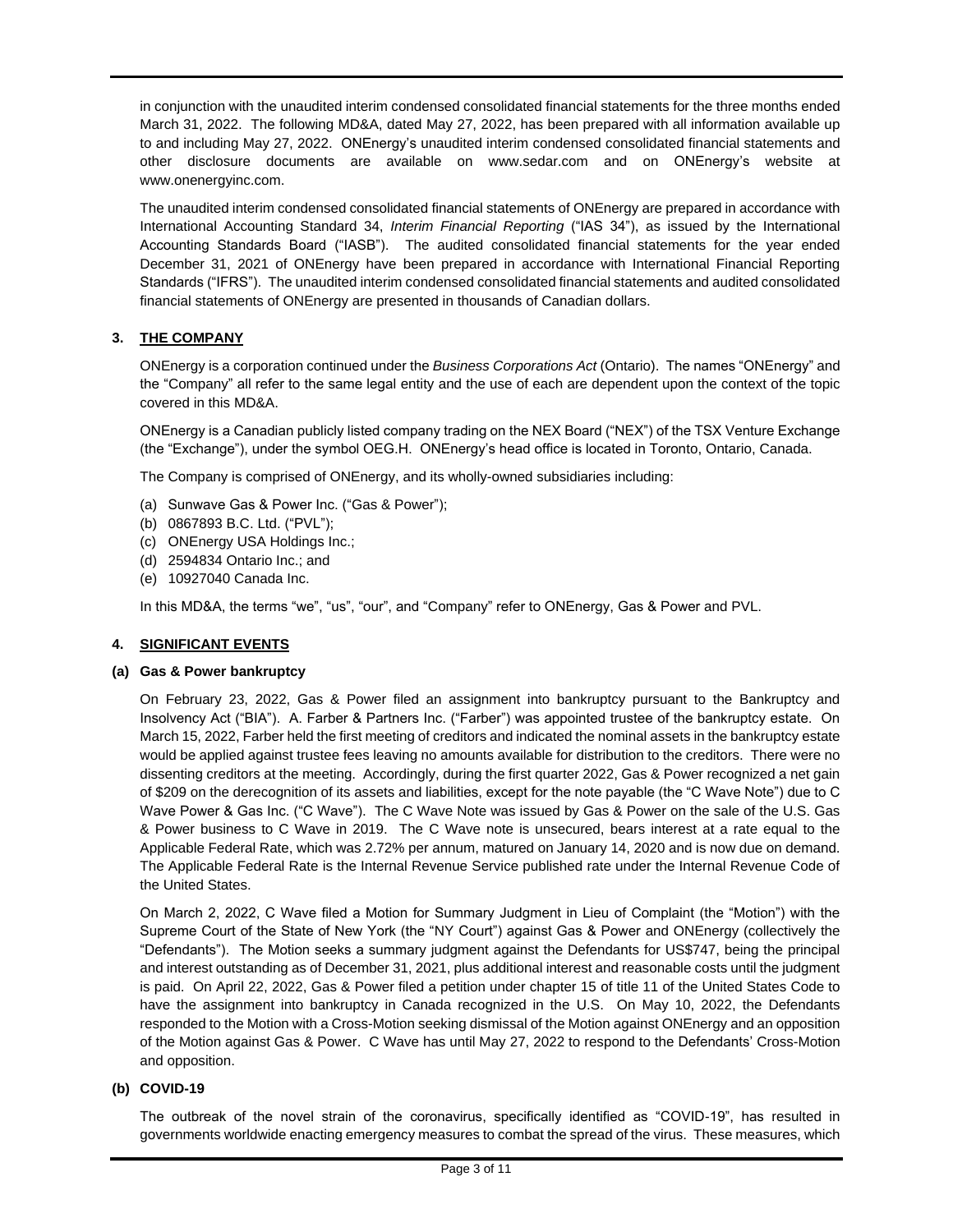include the implementation of travel bans, self-imposed quarantine periods and social distancing, have caused material disruption to businesses globally resulting in an economic slowdown. As a result, the Company's ability to source and transact on new business opportunities may be impacted by these emergency measures. Also, global equity markets have experienced significant volatility and weakness. Accordingly, it is not possible to reliably estimate the length and severity of these developments and its impact on the financial results and condition of the Company and its ability to finance its operations.

# **(c) Non-convertible debt financing**

Between April 1, 2022 and May 27, 2022, the Company entered into the following financing transactions:

• \$40 of additional Promissory Notes were issued to Stephen J.J. Letwin, a shareholder and the Chairman of the Board of Directors (the "Chairman"), bearing interest at 10% per annum.

## **(d) Canada Emergency Wage Subsidy**

The Company applied for and received benefits under the Canada Emergency Wage Subsidy ("CEWS"), which is one of the Canadian government's COVID-19 economic recovery measures. During the three months ended March 31, 2022, the Company recognized \$NIL of government assistance received under the CEWS program (three months ended March 31,  $2021 - $4$ ).

## **(e) CEBA term loan**

In May 2020, the Company applied for and received a \$40 term loan under the Canada Emergency Business Account (the "CEBA term loan"), which is one of the Canadian government's COVID-19 economic recovery measures. The CEBA term loan is non-interest bearing for the initial term ending on December 31, 2022 (the "Initial Term"). If 75% of the CEBA term loan is repaid by the end of the Initial Term, then the remaining 25% will be forgiven. If the CEBA term loan is not fully repaid by the end of the Initial Term, then the unpaid balance will bear interest at the rate of 5% per annum, payable monthly, and will mature on December 31, 2025. A belowmarket interest benefit on the CEBA term loan of \$13 was recognized as government assistance in May 2020. On December 4, 2020, the Canadian government increased the maximum amount available under the CEBA term loan to \$60 from \$40. The Company applied for and received the additional amount of \$20 on December 21, 2020. A below-market interest benefit on the additional CEBA term loan of \$6 was recognized as government assistance in December 2020. On January 12, 2022, the Canadian government extended the Initial Term to December 31, 2023.

## **5. CORPORATE STRATEGY**

## **(a) Corporate Strategy**

ONEnergy divested or exited its operating businesses in 2018 and 2019. The Company is currently pursuing potential business opportunities but has not entered into any agreements.

As at March 31, 2022, the Company has an accumulated deficit of \$49,599 (December 31, 2021 - \$49,506), including a total loss of \$93 for the three months ended March 31, 2022 (total loss of \$384 for the three months ended March 31, 2021). ONEnergy will need to raise cash and/or monetize assets, and/or reduce its outstanding commitments in order to meet the needs of its existing operations and commitments. Whether and when the Company can achieve the above is uncertain. As a result, there is material uncertainty related to events or conditions that may cast significant doubt on the Company's ability to continue as a going concern.

There can be no assurance that the Company will have sufficient capital to fund its ongoing operations without future financing. If adequate funds are not available or the Company is unable to find and develop profitable business opportunities, the Company may have to substantially reduce or eliminate planned expenditures and seek additional financing from shareholders or lenders. If the Company is unable to obtain additional financing when and if required, the Company may be unable to continue operations.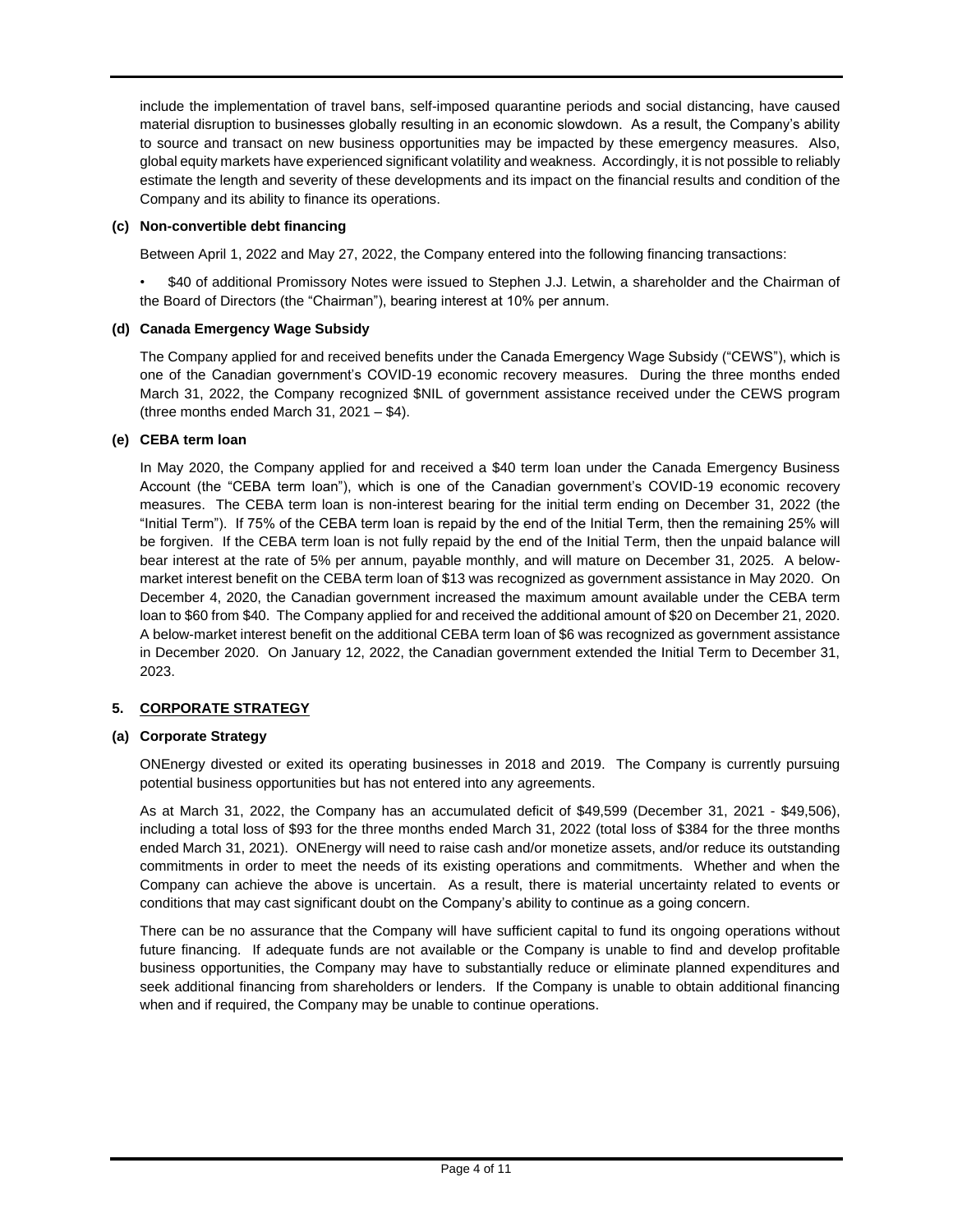# **6. RESULTS OF OPERATIONS**

#### **Selected financial information**

| Three month periods ended March 31                  | 2022 |        |   | 2021   |
|-----------------------------------------------------|------|--------|---|--------|
| Loss and comprehensive loss                         |      |        |   |        |
| General and administrative                          | S    | 194    | S | 286    |
| Finance cost                                        |      | (123)  |   | (111)  |
| Foreign exchange gain                               |      | 15     |   | 13     |
| Net gain on derecognition of assets and liabilities |      | 209    |   |        |
| <b>Total loss</b>                                   |      | (93)   |   | (384)  |
| Total loss per share – basic and diluted            |      | (0.01) |   | (0.02) |

| As at                      | March 31,<br>2022 |  |         |  |  |
|----------------------------|-------------------|--|---------|--|--|
| <b>Financial position</b>  |                   |  |         |  |  |
| Current assets             | 108               |  | 67      |  |  |
| <b>Current liabilities</b> | 8,989             |  | 8,856   |  |  |
| Non-current liabilities    | 48                |  | 47      |  |  |
| Shareholders' deficiency   | (8,929)           |  | (8,836) |  |  |

#### **General and administrative**

General and administrative expenses include personnel costs, professional fees, information technology, and other administrative overheads for the Company. A summary of the key components of general and administrative expenses is set out below:

| Three month periods ended March 31        | 2022 | 2021 |
|-------------------------------------------|------|------|
| Personnel                                 | 64   | 98   |
| Professional fees                         | 101  | 165  |
| Other expenses                            | 29   | 23   |
| Total general and administrative expenses | 194  | 286  |

#### Personnel

Personnel costs include wages, salaries, benefits, separation payments and share-based payments. Personnel costs decreased by \$34 for the three months ended March 31, 2022 compared to the same period in 2021, primarily due to an expense recovery of \$36 related to the revaluation of the DSU liability.

Personnel expenses were reduced by government assistance received under the CEWS program. During the three months ended March 31, 2022, the Company recognized \$NIL of government assistance received under the CEWS program (three months ended March 31, 2021 – \$4). See *Section 4 Significant Events* for additional information.

## Professional fees

Professional fees are comprised of legal, accounting, audit and consulting fees. Professional fees decreased by \$64 for the three months ended March 31, 2022 compared to the same period in 2021, primarily due to a greater proportion of business development activities performed internally instead of by external consultants.

#### Other expenses

Other expenses include public company costs, insurance costs and other general & administrative costs. Other expenses increased by \$6 for the three months ended March 31, 2022 compared to the same period in 2021 primarily due to increased travel and entertainment costs associated with business development activities performed internally in 2022.

#### **Finance costs**

Finance costs were \$123 for the three months ended March 31, 2022 compared to \$111 for the same period in 2021, due to an increase in promissory notes payable.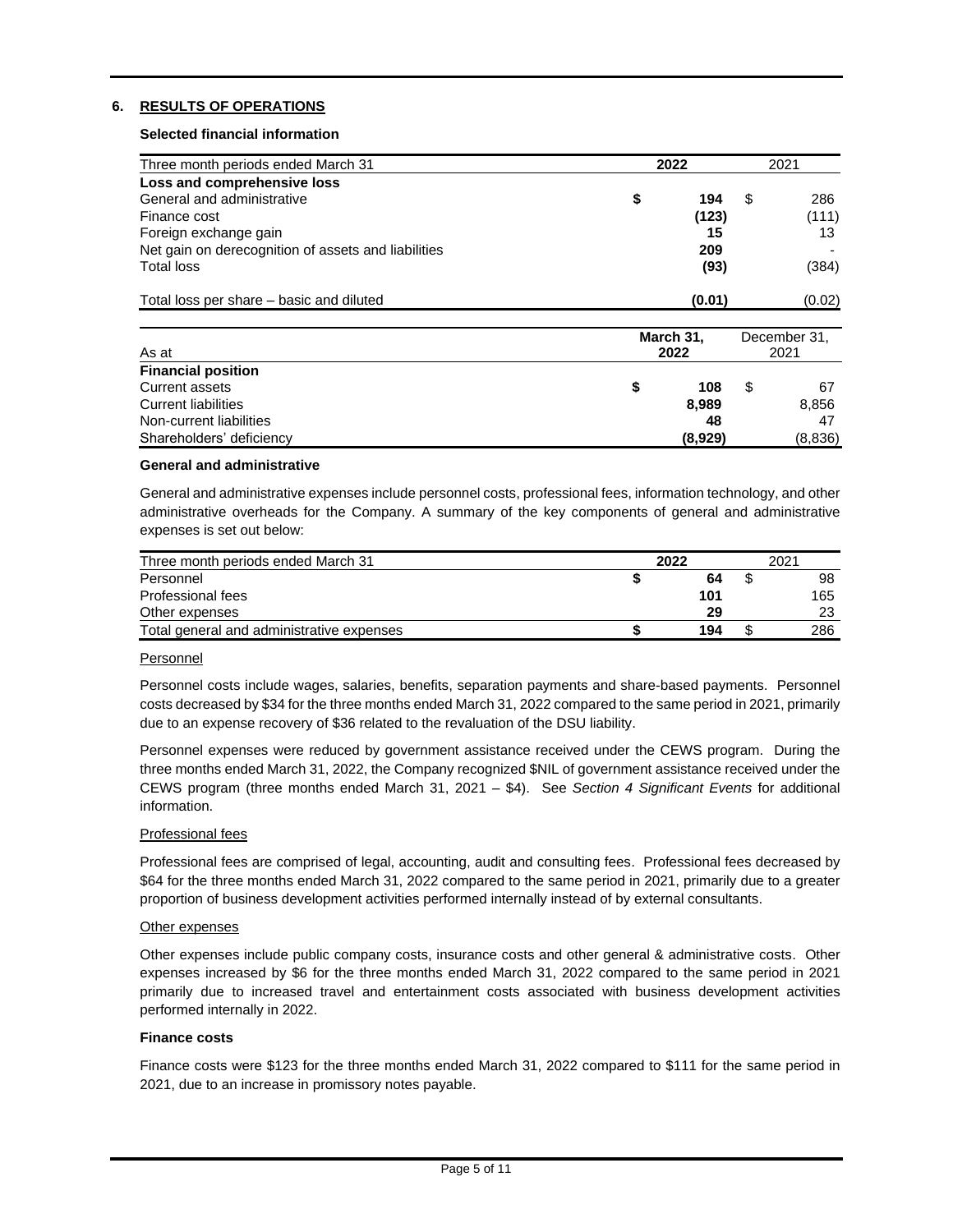# **Total loss**

Total loss amounted to \$93 or \$0.01 per basic and diluted share for the three months ended March 31, 2022. Total loss amounted to \$384 or \$0.02 per basic and diluted share for the three months ended March 31, 2021.

#### **7. ADJUSTED EARNINGS BEFORE INTEREST, TAXES, DEPRECIATION AND AMORTIZATION ("ADJUSTED EBITDA")**

Management views Adjusted EBITDA as an important measure of operating performance of the Company. However, since Adjusted EBITDA does not have any standardized meaning prescribed by IFRS, it may not be considered in isolation of IFRS measures such as (1) net loss, as an indicator of operating performance, or (2) cash flows from operating, investing and financing activities, as a measure of liquidity. We believe, however, that it is an important measure as it allows us to assess our ongoing business without the impact of depreciation or amortization expenses as well as non-operating factors. It is intended to indicate our ability to incur or service debt and invest in capital assets while allowing us to compare our business to our peers and competitors. This measure is not a defined term under IFRS and might not be comparable to similar measures presented by other issuers.

The following table reconciles Adjusted EBITDA to total loss for the respective periods as determined under IFRS:

| Three month periods ended March 31                  | 2022  | 2021  |
|-----------------------------------------------------|-------|-------|
| Total loss                                          | (93)  | (384) |
| Add/(subtract)                                      |       |       |
| Finance costs                                       | 123   | 111   |
| Foreign exchange gain                               | (15)  | (13)  |
| Net gain on derecognition of assets and liabilities | (209) |       |
| <b>Adjusted EBITDA</b>                              | (194) | (286) |

# **8. QUARTERLY FINANCIAL RESULTS**

The table below sets out financial information from continuing operations for the past eight quarters:

|                                                                            |    | 2022          | 2021 |        |    |        |    |        | 2020 |        |     |                   |    |               |    |        |  |        |  |  |  |        |  |  |               |  |
|----------------------------------------------------------------------------|----|---------------|------|--------|----|--------|----|--------|------|--------|-----|-------------------|----|---------------|----|--------|--|--------|--|--|--|--------|--|--|---------------|--|
|                                                                            |    | <b>Mar 31</b> |      | Dec 31 |    | Sep 30 |    |        |      |        |     | Mar <sub>31</sub> |    | <b>Jun 30</b> |    |        |  | Dec 31 |  |  |  | Sep 30 |  |  | <b>Jun 30</b> |  |
| Revenue                                                                    | S  |               | S    |        | \$ |        | S  |        | \$   |        | \$. |                   | \$ |               |    |        |  |        |  |  |  |        |  |  |               |  |
| Cost of sales                                                              |    |               |      |        |    |        |    |        |      |        |     |                   |    |               |    |        |  |        |  |  |  |        |  |  |               |  |
| Gross margin<br>Operating expenses before                                  |    |               |      |        |    |        |    |        |      |        |     |                   |    |               |    |        |  |        |  |  |  |        |  |  |               |  |
| the undernoted                                                             |    | 194           |      | 301    |    | 215    |    | 235    |      | 286    |     | 256               |    | 188           |    | 194    |  |        |  |  |  |        |  |  |               |  |
| <b>Adjusted EBITDA</b>                                                     |    | (194)         |      | (301)  |    | (215)  |    | (235)  |      | (286)  |     | (256)             |    | (188)         |    | (193)  |  |        |  |  |  |        |  |  |               |  |
| Finance income                                                             |    |               |      |        |    |        |    |        |      |        |     |                   |    |               |    |        |  |        |  |  |  |        |  |  |               |  |
| <b>Finance costs</b>                                                       |    | (123)         |      | (120)  |    | (117)  |    | (114)  |      | (111)  |     | (104)             |    | (118)         |    | (113)  |  |        |  |  |  |        |  |  |               |  |
| Foreign exchange gain (loss)                                               |    | 15            |      |        |    | (30)   |    | 16     |      | 13     |     | 51                |    | 24            |    | 47     |  |        |  |  |  |        |  |  |               |  |
| Legal settlement<br>Net gain on derecognition of<br>assets and liabilities |    | 209           |      |        |    |        |    | 34     |      |        |     |                   |    | 34            |    |        |  |        |  |  |  |        |  |  |               |  |
| <b>Total loss</b>                                                          | \$ | (93)          | \$   | (416)  | \$ | (362)  | \$ | (299)  | \$   | (384)  | \$  | (309)             | \$ | (247)         | \$ | (258)  |  |        |  |  |  |        |  |  |               |  |
| Total loss per share<br>Basic and diluted                                  |    | (0.01)        |      | (0.02) |    | (0.01) | S  | (0.01) | \$   | (0.02) | \$  | (0.01)            | \$ | (0.01)        | \$ | (0.01) |  |        |  |  |  |        |  |  |               |  |

# **9. LIQUIDITY AND CAPITAL RESOURCES**

The following sources of funding for future expenditures are expected by management to be available: (i) existing cash and working capital; (ii) internally generated cash flow from operations; (iii) financing provided by related parties; (iv) external debt financing; and (v) new equity capital through the issuance of additional shares.

The Company's total cash liquidity is \$51 as at March 31, 2022 (December 31, 2021 – \$33). The Company divested or exited its operating businesses and is unable to generate sufficient amounts of cash, both in the short term and long term. As a result, the Company receives periodic cash advances from the Chairman to support working capital needs and to fund development activities as they arise. During the three months ended March 31, 2022, the Company received \$235 of cash advances from the Chairman. See *Section 13 Related Party Transactions* for additional information.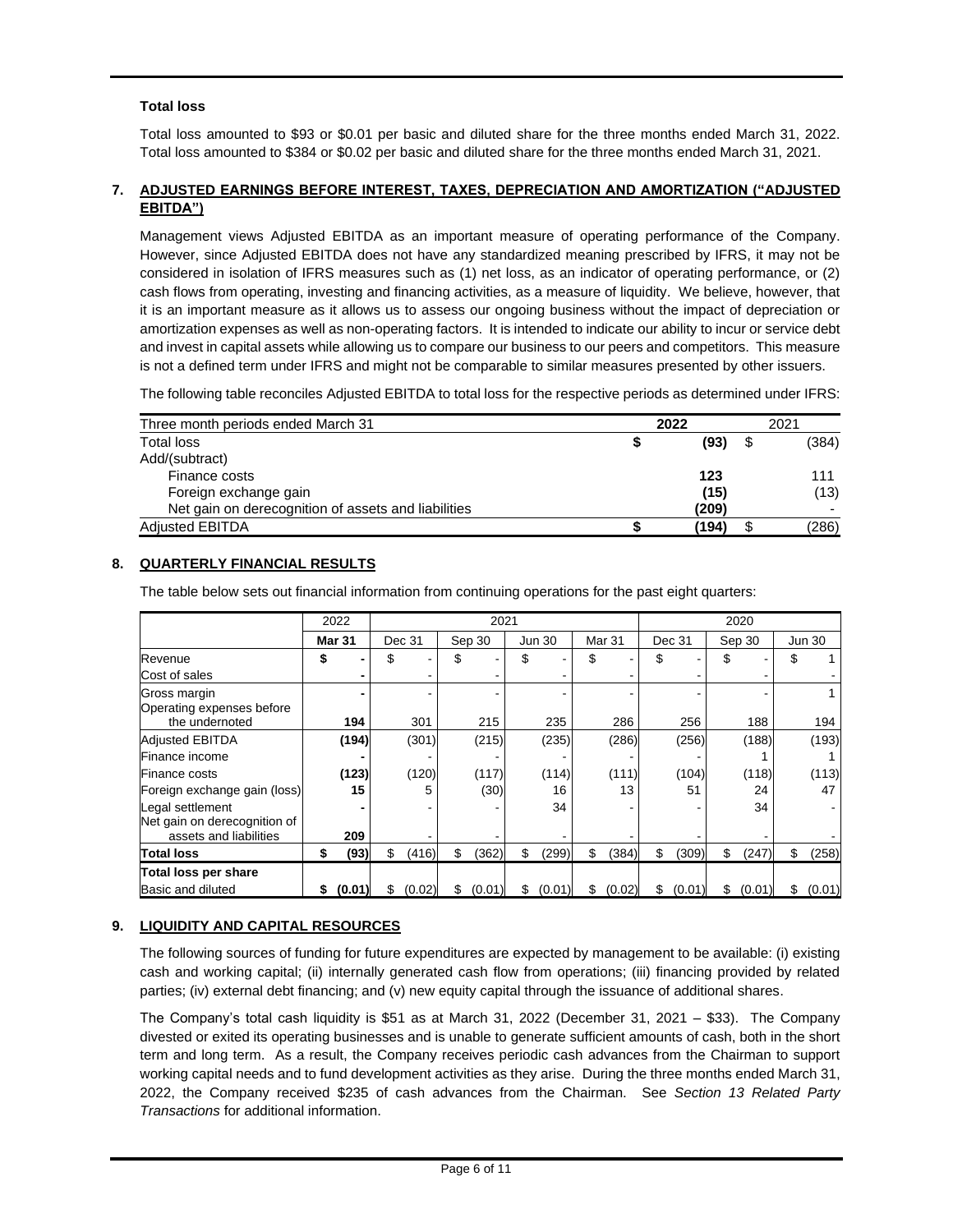The change in cash is summarized as follows:

| Three month periods ended March 31    | 2022  | 2021  |
|---------------------------------------|-------|-------|
| Cash used in operating activities     | (216) | (194) |
| Cash provided by investing activities |       |       |
| Cash provided by financing activities | 234   | 121   |
| Increase (decrease) in cash           | 18    | (52)  |

Cash used in operating activities for the three months ended March 31, 2022 was \$216 compared to cash used in operating activities of \$194 for the same period in 2021, an increase of \$22. The increase was primarily a result of non-cash operating assets and liabilities decreasing by \$113 and net gain on derecognition of assets and increasing by \$209 offset by total loss decreasing by \$291.

Cash provided by investing activities for the three months ended March 31, 2022 was \$NIL compared to cash provided by investing activities of \$21 for the same period in 2021. The provision of cash in 2021 was comprised of a decrease in lease receivable.

Cash provided by financing activities for the three months ended March 31, 2022 was \$234 compared to cash provided by financing activities of \$121 for the same period in 2021, an increase of \$113. The provision of cash for the three months ended March 31, 2022 was comprised of proceeds from promissory notes payable of \$235 offset by finance costs paid of \$1. The provision of cash for the three months ended March 31, 2021 was comprised of proceeds from promissory notes payable of \$150 offset by repayments of lease liability of \$29.

# **10. SHARE CAPITAL**

As at March 31, 2022 there were 23,975 Common Shares issued and outstanding (December 31, 2021 – 23,975).

In determining diluted loss per share for the three months ended March 31, 2022 and 2021, the weighted average number of shares outstanding was not increased for stock options outstanding as they are considered anti-dilutive.

#### **11. STOCK BASED COMPENSATION**

#### *Stock option plans*

Stock option costs are recognized as selling expenses and general and administrative expenses and recorded in contributed surplus.

The Company did not grant any options to purchase Common Shares of the Company during the three months ended March 31, 2022 and March 31, 2021.

## *Deferred share units*

Deferred share units ("DSUs") are recognized as general and administrative expenses and recorded as current liabilities.

The Company did not grant DSUs during the three months ended March 31, 2022 and March 31, 2021.

## **12. TAX LOSSES**

The Company's tax attributes may be utilized by the Company in its future operations, or may be utilized by a potential acquirer to offset income, provided certain tests are satisfied including those related to a change in control of the Company.

Deferred taxes, in respect of the Company's loss carry-forwards, are recognized to the extent that it is probable that they can be utilized. The Company has the following Federal non-capital income tax losses, which may be carried forward to reduce future years' taxable income. These losses will expire in the taxation years ending December 31 as follows: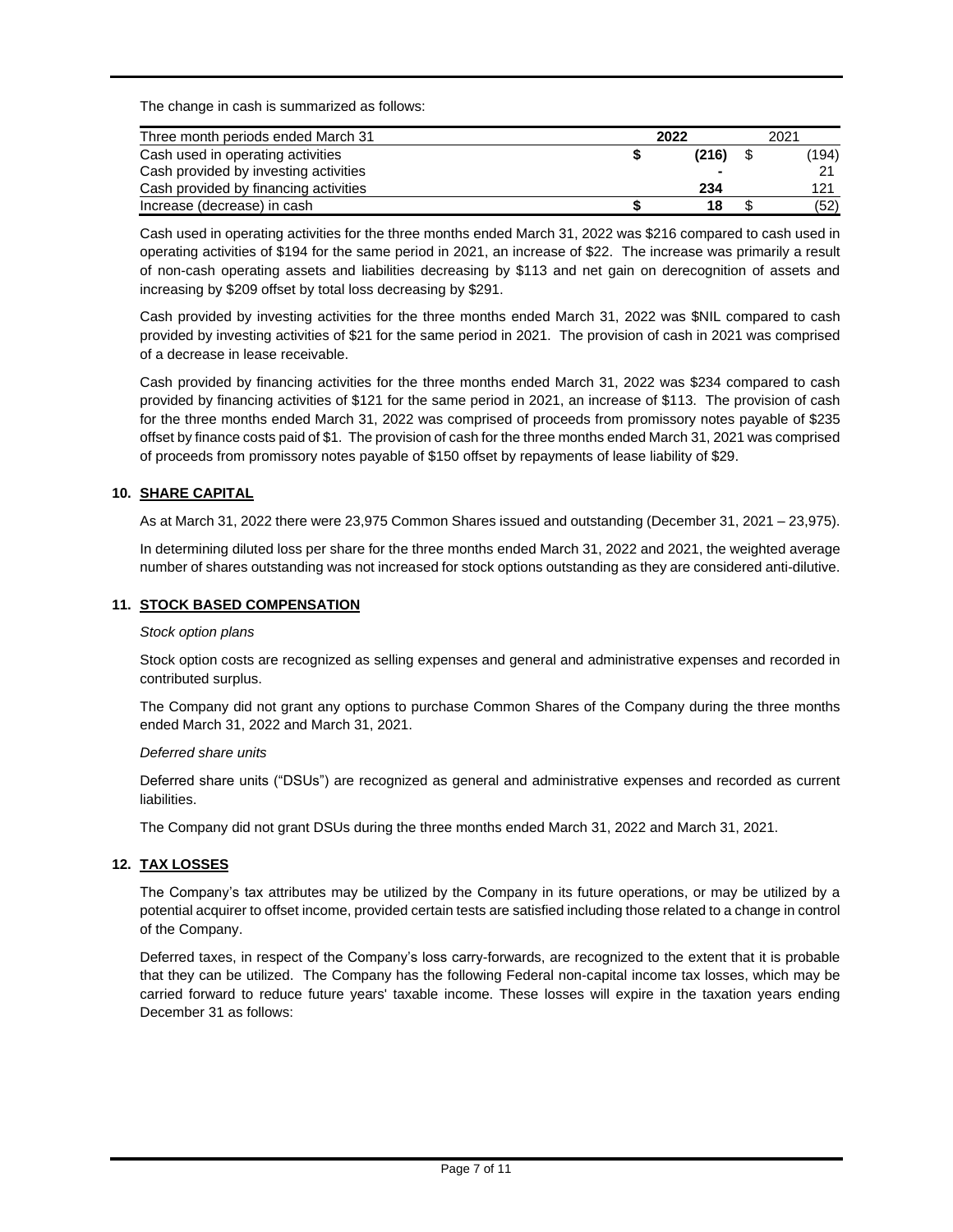| Year | Amount        |
|------|---------------|
| 2028 | \$<br>5,555   |
| 2029 | 115,579       |
| 2030 | 5,748         |
| 2031 | 19,992        |
| 2032 | 3,457         |
| 2033 | 3,702         |
| 2034 | 2,981         |
| 2035 | 3,295         |
| 2036 | 84            |
| 2037 | 3,640         |
| 2038 | 1,191         |
| 2039 | 773           |
| 2040 | 1,210         |
| 2041 | 1,661         |
| 2042 | 310           |
|      | \$<br>169,178 |

## **13. RELATED PARTY TRANSACTIONS**

#### **(a) Compensation of key management personnel**

The Company's key management personnel are comprised of the Board of Directors and members of the executive team of the Company.

| Three,<br>ົ<br>periods<br>endea<br>March 31<br>month.<br>.                  | ימה | 2001<br>∠∪∠ |   |
|-----------------------------------------------------------------------------|-----|-------------|---|
| $\cdots$<br>Salaries.<br>benefits<br>short-term<br>and<br>emplovee<br>tees. |     |             | - |

#### **(b) Promissory notes payable**

During 2018, the Company entered into agreements to issue \$1,402 of promissory notes (the "Promissory Notes"). The Promissory Notes are unsecured, bear interest at 10% or 12% per annum, matured on April 30, 2019 and are now due on demand. The principal and corresponding interest on \$30 of the Promissory Notes were repaid in August 2018. During 2019, the Company entered into agreements to issue an additional \$2,145 of Promissory Notes, including \$530 of due to related party restructured as promissory notes in October 2019. The Promissory Notes are unsecured, bear interest at 10% or 20% per annum, matured on May 31, 2019 or October 31, 2019 and are now due on demand. The principal and corresponding interest on \$150 of the Promissory Notes were repaid in October 2019. During 2020, the Company entered into agreements to issue an additional \$838 of Promissory Notes. The Promissory Notes are unsecured, bear interest at 10% per annum and matured in January 2021 or March 2021 and are now due on demand. The principal and corresponding interest on \$405 of the Promissory Notes were repaid in September 2020. During 2021, the Company entered into agreements to issue an additional \$510 of Promissory Notes to the Chairman. The Promissory Notes are unsecured, bear interest at 10% per annum and are due on demand. During the three months ended March 31, 2022, the Company entered into agreements to issue an additional \$235 of Promissory Notes to the Chairman. The Promissory Notes are unsecured, bear interest at 10% per annum and are due on demand. At March 31, 2022, Promissory Notes included \$3,321 (December 31, 2021 – \$3,086) advanced by the Chairman and \$1,000 (December 31, 2021 - \$1,000) advanced by a corporation controlled by Ivan Bos, a shareholder and a director of the Company.

#### **(c) Business development fees**

During the three months ended March 31, 2022, the Company recognized \$10 (three months ended March 31, 2021 – \$61) of business development fees to Ivan Bos, a director of the Company, or his personal holding company. The business development fees were included in general and administrative expenses.

Included in accounts payable and accrued liabilities is \$156 (December 31, 2021 – \$149) payable to the Chairman, or his personal holding company, for reimbursement of expenses incurred on the Company's behalf; and \$283 (December 31, 2021 – \$283) payable to Ivan Bos, or his personal holding company, for business development fees and reimbursement of travel expenses.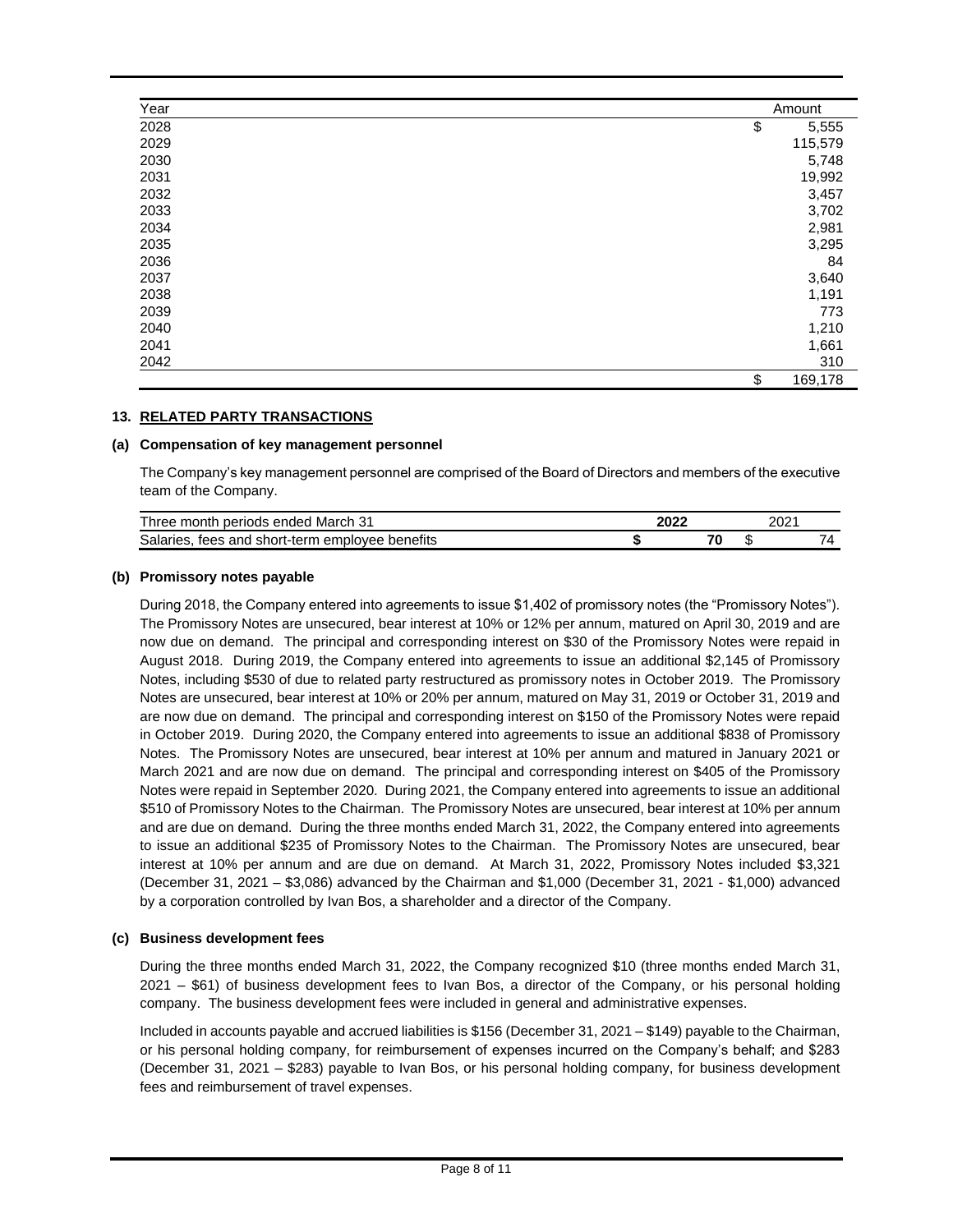# **14. FORMER OFFICER AND DIRECTOR LITIGATION**

On June 1, 2017, the Company was granted a judgment against the Company's former CEO Gerald McGoey and his personal service company Jolian Investments Limited (collectively the "McGoey Defendants") in the amount of \$5,766 plus legal costs and interest.

On November 14, 2017, the McGoey Defendants made a Proposal under the Bankruptcy and Insolvency Act (the "Proposal"). In connection with the Proposal, the Company filed a Proof of Claim in respect of the amounts owing.

On December 2, 2019, the Ontario Superior Court of Justice approved a settlement agreement between the McGoey Defendants and the bankruptcy trustee (the "Trustee"). On December 17, 2019, the Trustee distributed funds from the estate and the Company received \$490 as its share of proceeds. On July 20, 2020, the Trustee distributed additional funds from the estate and the Company received \$34 as its share of proceeds. On May 17, 2021, the Trustee distributed additional funds from the estate and the Company received \$34 as its share of proceeds. The Company expects notification from the Trustee on its share of the remaining proceeds, if any, in 2022.

## **15. OPERATING RISKS AND UNCERTAINTIES**

#### **Financial instruments and risk management**

The Company's activities may expose it to a variety of financial risks: credit risk, liquidity risk and foreign currency risk.

Risk management is carried out by the Company's management team with guidance from the Audit Committee and the Risk Management Committee under policies approved by the Board of Directors. The Board of Directors also provides regular guidance for overall risk management.

#### Credit risk

Credit risk is the risk of financial loss to the Company if a customer or counterparty to a financial instrument fails to meet its obligations. Financial instruments, which are potentially subject to credit risk for the Company, consist primarily of cash and other receivables.

Credit risk associated with cash is minimized by ensuring this financial asset is placed with financial institutions with high credit ratings.

All of the Company's cash is held with major financial institutions in Canada, and management believes the exposure to credit risk with these institutions is not significant. The Company's maximum assessed exposure to credit risk, as at March 31, 2022 and December 31, 2021, is the carrying value of its other receivables.

#### Liquidity risk

Liquidity risk is the risk the Company will encounter difficulty in meeting obligations associated with financial liabilities that are settled in cash or other financial assets. The Company's approach is to ensure it will have sufficient liquidity to meet operations, tax, capital, regulatory requirements and obligations, and debt repayments under both normal and stressed circumstances. Cash flow projections are prepared and reviewed by management to ensure a sufficient continuity of funding exists.

#### Contractual Obligations

In the normal course of business, ONEnergy is obligated to make future payments under various non-cancellable contracts and other commitments.

The Company's financial liabilities are comprised of its accounts payable and accrued liabilities, advances from Cricket Energy Holdings Inc., promissory notes payable, note payable to C Wave Power & Gas Inc. (see *Section 4(a) Significant Events – Gas & Power bankruptcy*), lease liability and CEBA term loan. The payments due by period are set out in the following table: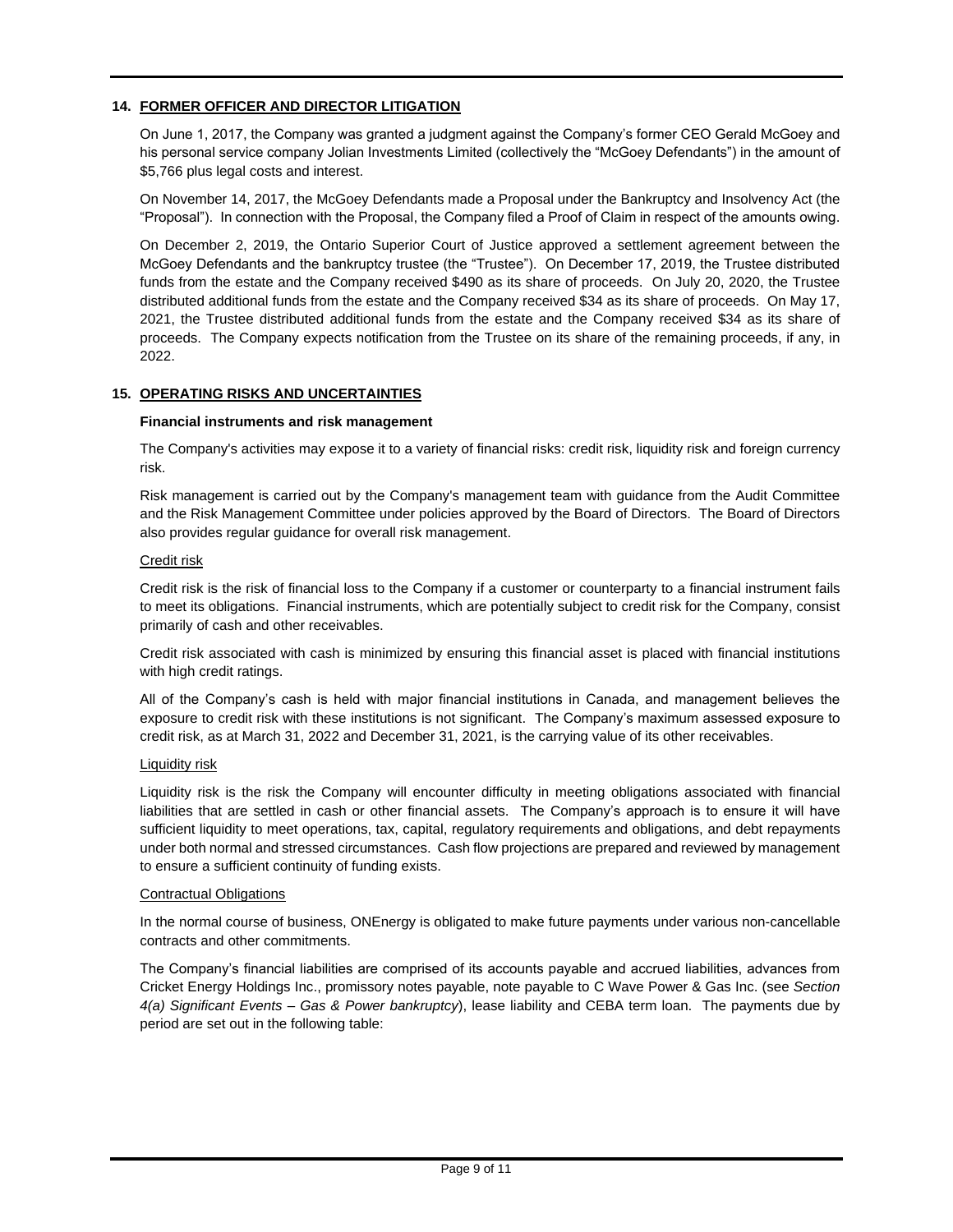|                                            | Payment due by period |           |          |             |            |                |  |       |  |  |  |
|--------------------------------------------|-----------------------|-----------|----------|-------------|------------|----------------|--|-------|--|--|--|
|                                            |                       |           |          | Between one |            |                |  |       |  |  |  |
|                                            |                       | Less than | and five |             | More than  |                |  |       |  |  |  |
|                                            |                       | one year  |          | vears       | five years |                |  | Total |  |  |  |
| Accounts payable and accrued liabilities   | S                     | 2,203     | \$       | ۰           |            |                |  | 2,203 |  |  |  |
| Advances from Cricket Energy Holdings Inc. |                       | 208       |          |             |            |                |  | 208   |  |  |  |
| Promissory notes payable                   |                       | 5.641     |          |             |            |                |  | 5,641 |  |  |  |
| Note payable to C Wave Power & Gas Inc.    |                       | 937       |          |             |            |                |  | 937   |  |  |  |
| CEBA term loan                             |                       |           |          | 60          |            |                |  | 60    |  |  |  |
|                                            |                       | 8.989     |          | 60          |            | $\blacksquare$ |  | 9.049 |  |  |  |

#### Currency risk

Foreign currency risk is created by fluctuations in the fair value or cash flows of financial instruments due to changes in foreign exchange rates and exposure primarily as a result of the Company's U.S. dollar denominated liabilities.

# Fair Values

IFRS 7, *Financial Instruments: Disclosures* requires disclosure of a three-level hierarchy ("FV hierarchy") that reflects the significance of the inputs used in making fair value measurements and disclosures. Fair values of assets and liabilities included in Level 1 are determined by reference to quoted prices in active markets for identical assets and liabilities. Assets and liabilities in Level 2 include those whose valuations are determined using inputs other than quoted prices for which all significant outputs are observable, either directly or indirectly. Level 3 valuations are those based on inputs that are unobservable and significant to the overall fair value measurement.

The fair values of short-term financial assets and liabilities, including cash, other receivables, accounts payable and accrued liabilities, advances from Cricket Energy Holdings Inc., promissory notes payable and note payable to C Wave Power & Gas Inc. (see *Section 4(a) Significant Events – Gas & Power bankruptcy*), as presented in the consolidated statements of financial position, approximate their carrying amounts due to the short period to maturity of these financial instruments. The fair value of the CEBA term loan approximates its carrying value as the interest payable on outstanding amounts approximates the Company's current cost of debt.

## **16. OTHER RISK FACTORS**

In addition to operating risks described in *Section 15 Operating Risks and Uncertainties* are other risk and uncertainties that ONEnergy can foresee. The information presented in *Section 19 Other Risk Factors* in our MD&A for the year ended December 31, 2021 has not changed materially since December 31, 2021.

## **17. COMMITMENTS AND CONTINGENCIES**

#### **Contingencies**

In the normal course of its operations, the Company may be subject to other litigation and claims.

The Company indemnifies its directors, officers, consultants, and employees against claims and costs reasonably incurred and resulting from the performance of their services to the Company, and maintains liability insurance for its directors and officers.

## **18. SUMMARY OF SIGNIFICANT ACCOUNTING POLICIES**

Management's discussion and analysis of financial condition and results of operations are made with reference to the Company's unaudited interim condensed consolidated financial statements for the three months ended March 31, 2022 which have been prepared in accordance with IAS 34. The Company's significant accounting policies are summarized in detail in Note 2 of the Company's unaudited interim condensed consolidated financial statements for the three months ended March 31, 2022 and in Note 2 of the Company's audited consolidated financial statements for year ended December 31, 2021.

## **19. ADDITIONAL INFORMATION**

Additional information regarding the Company's financial statements and corporate documents is available on SEDAR at www.sedar.com and on the Company's website at www.onenergyinc.com.